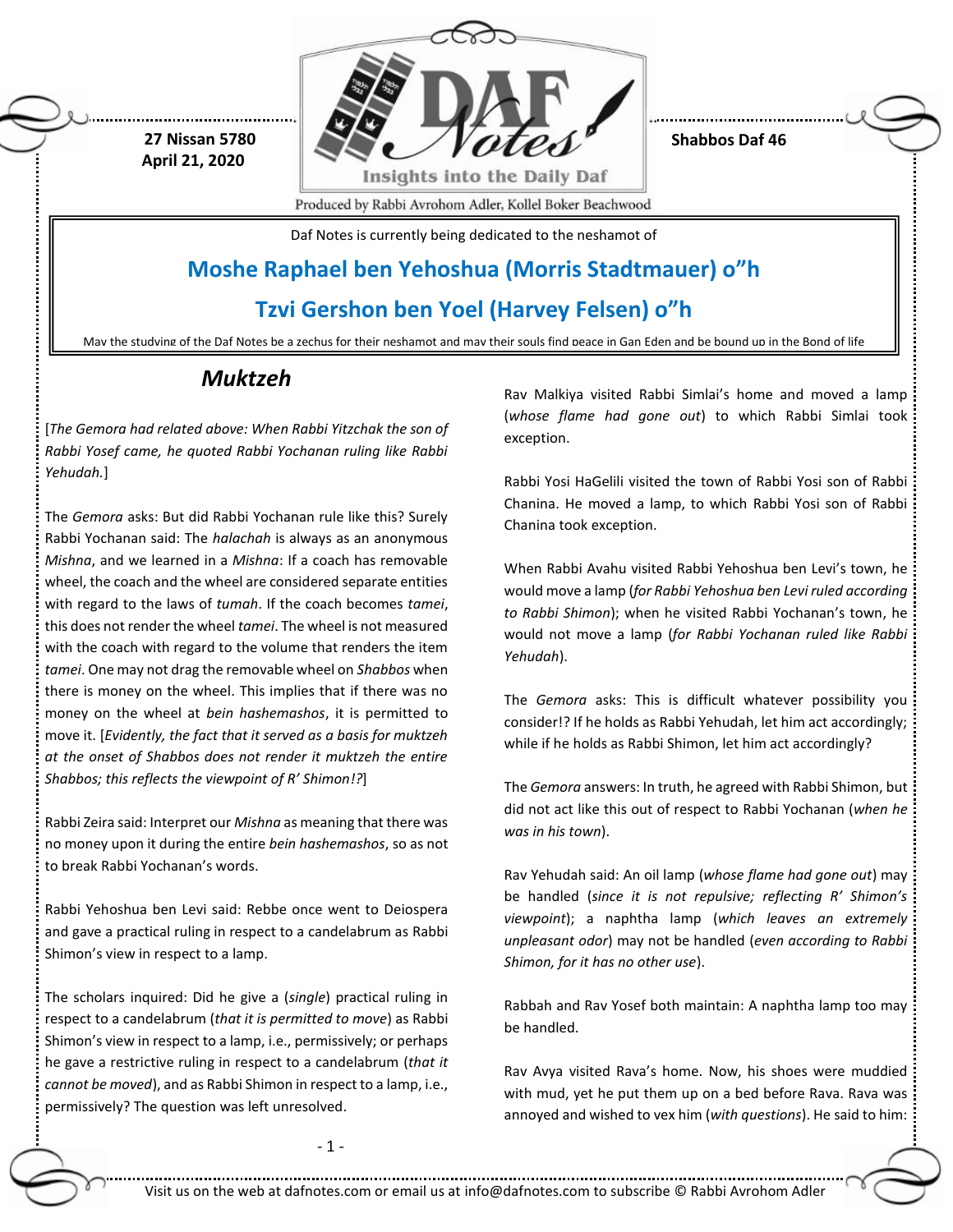

What is the reason that Rabbah and Rav Yosef both maintain that a naphtha lamp too may be handled? Rav Avya answered: It is because it is fit for covering a utensil. Rava retorted: If so, all stones of the yard may be handled, since they are fit to cover a utensil? Rav Avya replied: A naphtha lamp bears the character of a utensil (*and since it has some use, it is not regarded as muktzeh*); the others (*stones*) do not bear the character of a utensil (*and is regarded as muktzeh even though there is some use from it*).

Rav Avya provides support for this: Was it not taught in a *braisa*: Bracelets, nose rings and rings are like other vessels that may be moved in a courtyard on *Shabbos*. [*A woman may not go out in a public domain with these things, for we are concerned that she will take them off to show to her friends, and then continue walking four amos. Some maintain that this decree extended to a courtyard as well. This braisa states that even though they cannot be worn, they are not muktzeh, and thus can be handled in a courtyard.*] And Ulla said: What is the reason? Since they bear the character of a utensil. So here too (*Rav Avya concludes*), since it (*the naphtha lamp*) bears the character of a utensil (*it may be handled*).

Rav Nachman bar Yitzchak exclaimed: Blessed be the Merciful One, that Rava did not put Rav Avya to shame.

Abaye pointed out a contradiction to Rabbah: It was taught in a *braisa*: It is forbidden to benefit from the leftover oil in the lamp or a bowl (*after the fire has gone out*). Rabbi Shimon permits its use. [*This dispute centers on the concept of migu d'iskatzai l'bein hashemashos, iskatzai lekulei yoma, once an item is considered muktzeh right before the onset of Shabbos, it is rendered muktzeh for the entire Shabbos. Rabbi Yehudah, who reflects the first opinion, maintains that something that is muktzeh bein hashemashos is muktzeh for the whole Shabbos, while Rabbi Shimon holds that oil is only muktzeh while the candle is burning. Once the flame is extinguished, the remaining oil is permitted for use.*] Thus we see that Rabbi Shimon rejects *muktzeh*. But the following (*Mishna*) contradicts it: Rabbi Shimon maintains that if the *bechor* (*firstborn*) was not determined prior to *Yom Tov* to have a blemish, the animal is not deemed to be *muchan*, prepared, and one cannot slaughter the *bechor* on *Yom Tov*. [*Although Rabbi Shimon does not subscribe to the laws of muktzeh, he does not allow the animal to be slaughtered, because according to Rabbi Shimon, when the expert renders a* 

*judgment on the bechor, it is akin to rendering a ruling in a lawsuit which is prohibited on Yom Tov because it is a shevus, a rabbinical injunction.*]

Rabbah answers: How can the two cases be compared? There, a man sits and hopes that his lamp will go out; but here, does a man sit and hope, "When will it receive a blemish (*that it will become permitted*)"? For he will say, "Who can say that it will receive a blemish? And even if you say that it will, who can say that it will be a permanent blemish? And even if you say that it will be a permanent blemish, who can say that an expert will oblige him (*to examine it on Yom Tov*)?"

Rami bar Chamah objected (*to this answer from the following Mishna*): Vows can be annulled (*by a husband or a father*) on *Shabbos*, and one may apply for absolution (*from a Sage*) from vows where such is necessary for *Shabbos*. The *Gemora* asks: Yet why? We should argue as follows: Who can say (*at the beginning of Shabbos*) that her husband will oblige her? [*When a woman swears that she will not benefit from something, she thrusts it away from herself, and it becomes like muktzeh. Even if her husband annuls her vow, she could not have anticipated it, and so it should remain muktzeh.*]

The *Gemora* answers: There it is as Rav Pinchas said in Rava's name, for Rav Pinchas said in the name of Rava: A woman who makes a *neder* intends that it will be subject to her husband's will (*and therefore she relies that her husband will annul it on the day as he is cognizant of it, and the object was never muktzeh*).

Come and hear (*a question from the next part of the Mishna*): One may apply for absolution from vows on *Shabbos* where it is necessary for *Shabbos*. The *Gemora* asks: Yet why? We should argue as follows: Who can say (*at the beginning of Shabbos*) that a Sage will oblige him? [*When a person swears that he will not benefit from something, he thrusts it away from himself, and it becomes like muktzeh. Even if a Sage releases him from his vow, he could not have anticipated it, and so it should remain muktzeh.*]

The *Gemora* answers: There, if a Sage will not oblige, three laymen suffice; but here (*by a bechor*), who can say that a Sage will oblige him?

- 2 -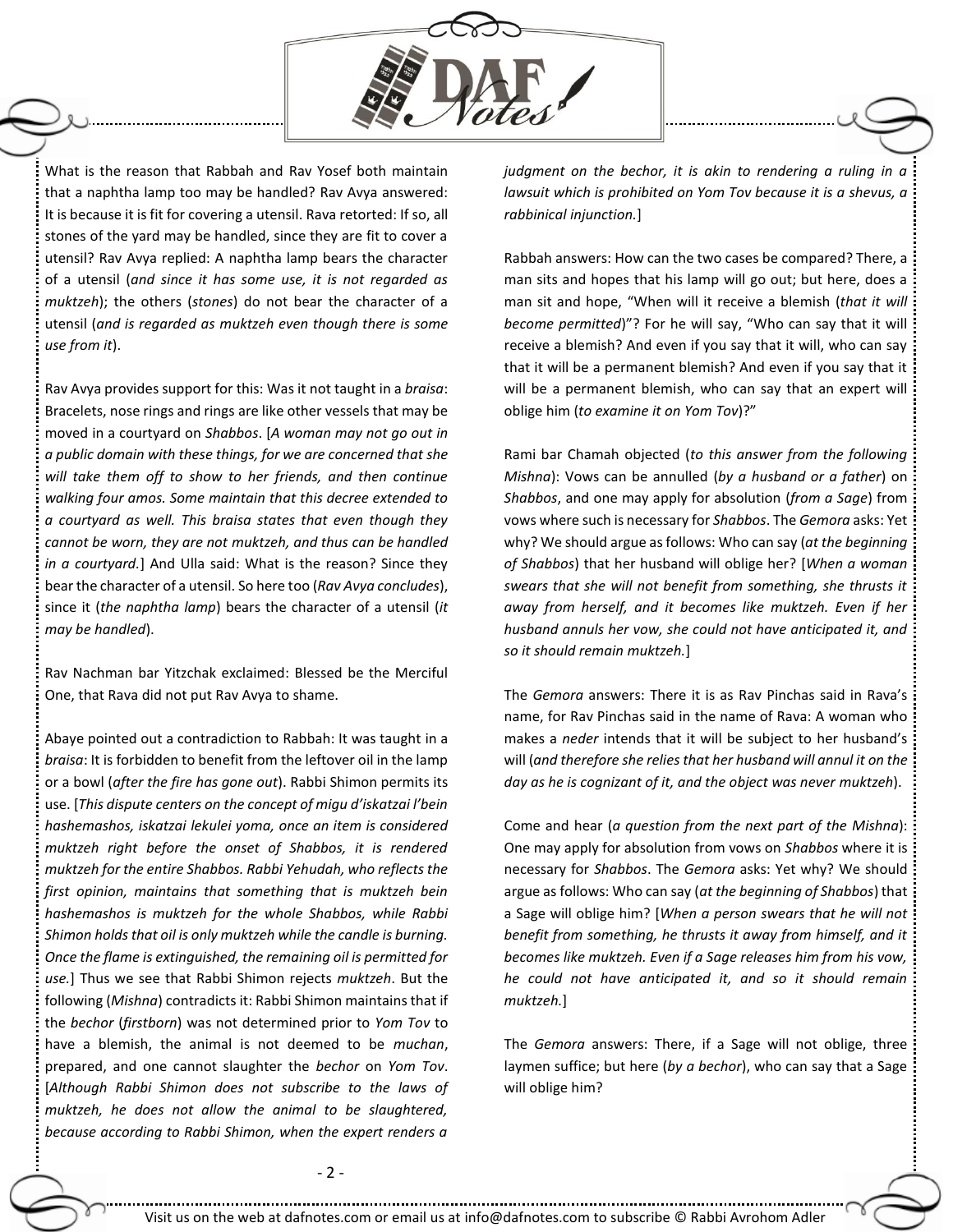

Abaye pointed out the following contradiction before Rav Yosef: Did then Rabbi Shimon rule: If it (*the lamp*) is extinguished, it may be handled; this implies that (*it is permitted*) only if it is extinguished, but not if it is not extinguished. What is the reason? Presumably, it is because we are concerned that through his handling it, it will go out? But we know Rabbi Shimon rules that whatever is unintentional is permitted!? For it was taught in a *braisa*: Rabbi Shimon said: One may drag a chair, bed, or bench (*across the ground on Shabbos*), providing that he does not intend to make a furrow.?

The *Gemora* answers: Wherever there is a Scriptural prohibition if it is intentional (*such as extinguishing the lamp*), Rabbi Shimon forbids it by Rabbinical law even if unintentional; but wherever there is only a Rabbinical prohibition even if it is intentional (*such as the digging of the furrow, for that is an unusual manner to dig*), Rabbi Shimon permits it at the outset if unintentional.

Rava asked from the following *Mishna*: Garment merchants may sell (*clothing which contain shatnez – a mixture of wool and linen*) in their normal fashion (*by modeling it for the customers*), providing that one does not intend (*to gain protection*) from the sun in the summer or from the rain in the winter (*for R' Shimon maintains that if a prohibition is done without intention, it is permitted*); but the discreet ones sling them on a stick behind their back. Now here, though it is a Scriptural prohibition when done intentionally, yet if it is unintentional, Rabbi Shimon permits it at the outset!?

Rather, said Rava, leave the lamp, oil, and wicks alone, because they become a base for a forbidden thing (*the flame; and that is why they cannot be handled while the flame is burning*).  $(46a - 47a)$ 

# **INSIGHTS TO THE DAF**

## *Rendering a Halachic Decision on Yom Tov*

The *Gemora* cites an opinion that maintains that an expert is not permitted to examine blemishes on Yom Tov. One can only slaughter a bechor, a first-born animal, if it is determined that there is a blemish and it is indeed permanent. There are several different reasons cited for this prohibition.

Rashi explains that it is prohibited to render judgment on Yom Tov and it is the expert's declaration that allows one to eat this animal. This permit would be akin to rendering something usable on Yom Tov, which is generally forbidden. The commentators explain that this would be different than an ordinary decision rendered by a *halachic* authority, because in most cases, the *halachic* authority is only clarifying something that we did not know previously and he is not effecting a change in its status. Regarding a bechor, however, one is prohibited from slaughtering the bechor and he would be forbidden to eat it even if it was subsequently determined that the animal had sustained a blemish. Thus, it is evident that the expert's decision is rendering this animal usable and for this reason he is prohibited from rendering such a decision on Yom Tov.

Tosfos adds that since the *halachah* is that one is not permitted to examine the animal on Yom Tov, the animal becomes muktzeh, as the owner does not intend to use the animal, and this strengthens the prohibition against examining the animal to determine if it has a blemish or not.

The Rambam in Hilchos Yom Tov (2:3) explains that the Chachamim decreed that one cannot examine an animal when it sustained a blemish prior to Yom Tov as this will lead one to examine an animal that sustained a blemish on Yom Tov. If at the onset of Yom Tov there was no apparent blemish, then the animal is deemed to be muktzeh, as it was not prepared from before Yom Tov.

The Maggid Mishneh explains that we are concerned that the expert will rule that the blemish is not permanent and for this reason it cannot be slaughtered. This will result in the fact that the animal was retroactively handled in an unnecessary manner on Yom Tov.

The Taz (O.C. 498:9) asks that according to the Maggid Mishneh, one should never be permitted to render a *halachic* ruling on Yom Tov because the Rav may rule that the item is forbidden and this will result in the subject having been retroactively handled in an unnecessary manner.